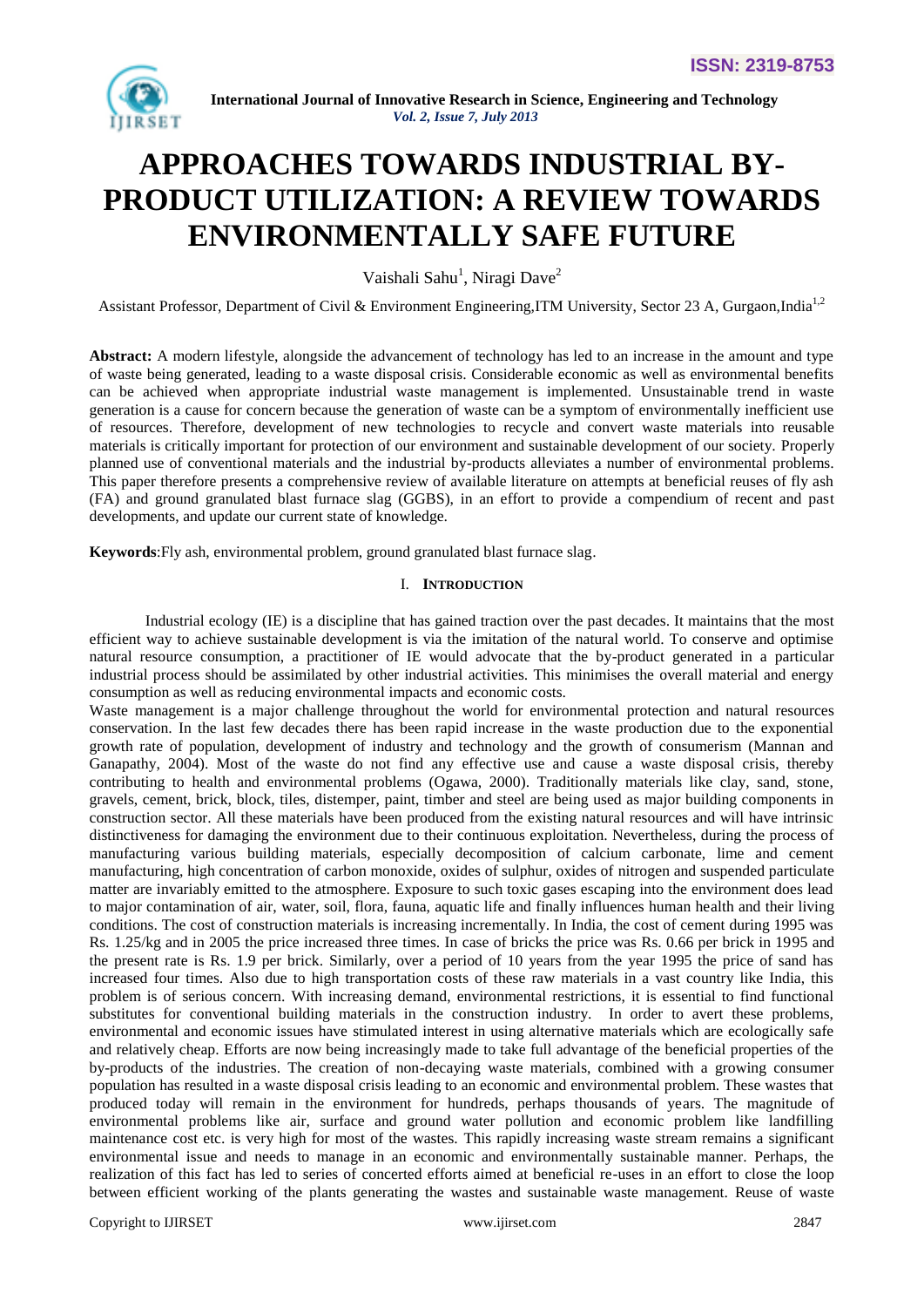

materials is a topic of global concern and of great international interest. The urgent need for reuse of waste materials is driven primarily by environmental considerations attributable to the increased scarcity of natural resources and the increasing cost of landfill in most countries. This paper focuses on waste materials namely fly ash and ground granulated blast furnace slag. The origin of these waste materials, their properties and their reuse in civil engineering infrastructure like construction and road and pavement is discussed in this paper. This paper therefore presents a comprehensive review of available literature on attempts at beneficial reuses of these wastes, in an effort to provide a compendium of recent and past developments, and update our current state of knowledge.

In view of the importance of saving of energy and conservation of resources, efficient recycling of all these solid wastes is now a global concern requiring extensive R&D work towards exploring newer applications and maximizing use of existing technologies for a sustainable and environmentally sound management. This paper focuses on the reuse of potential by-products namely fly ash and ground granulated blast furnace slag (GGBS).

## *A. Solid waste generation and their environmental importance*

Growth of population, increasing urbanisation, rising standards of living due to technological innovations have contributed to an increase both in the quantity and variety of solid wastes generated by industrial, mining, domestic and agricultural activities. Globally the estimated quantity of wastes generation was 12 billion tonnes in the year 2002 of which 11 billion tonnes were industrial wastes and 1.6 billion tonnes were municipal solid wastes (MSW). About 19 billion tonnes of solid wastes are expected to be generated annually by the year 2025 (Yoshizawa S. et al., 2004). Annually, Asia alone generates 4.4 billion tonnes of solid wastes and MSW comprise 790 million tones (MT) of which about 48 (6%) MT are generated in India (Yoshizawa S. et. al, 2004; CPCB report 2000). By the year 2047, MSW generation in India, is expected to reach 300 MT and land requirement for disposal of this waste would be  $169.6 \text{km}^2$  as against which only  $20.2 \text{km}^2$  were occupied in 1997 for management of  $48MT$  (CPCB report 2000).

The major industrial non-hazardous inorganic solid wastes are coal combustion residues, bauxite red mud, tailings from aluminum, iron, copper and zinc primary extraction processes. Generation of all these inorganic industrial wastes in India is estimated to be nearly 290 MT per annum (Gupta TN, 1998; Ramachandra, 2004). Already accumulated solid wastes and their increasing annual production are a major source of pollution. Due to environmental degradation, energy consumption and financial constraints, various organizations in India and abroad, apart from the regulatory frame work of United States Environmental Protection Agency (USEPA), have recommended various qualitative guidelines for generation, treatment, transport, handling, disposal and recycling of non-hazardous and hazardous wastes (MoEF, 2003; USEPA, 2003; Saxena SC, 1996; Hammitt JK, 1989). Safe management of hazardous wastes is of paramount importance. It is now a global concern, to find a socio, techno-economic, environmental friendly solution to sustain a cleaner and greener environment. The heterogeneous characteristics of the huge quantity of wastes generated lead to complexity in recycling and utilisation. The physico-chemical properties of solid wastes depend on the properties of feed raw materials, mineralogical origin, operating process and their efficiency. It is evident from the characteristics of these wastes, generated from different processes, that they have good potentials for recycling and utilization in developing various value-added building components.

Use of industrial wastes and by-products as an aggregate or raw material is of great practical significance for developing building material components as substitutes for the traditional materials and providing an alternative or supplementary materials to the housing industry in a cost effective manner. In order to effectively utilise all these solid wastes, effort have been made and mathematical models were also established universally and as a consequence considerable quantity of wastes is now being recycled and used to achieve environmentally sound management (Haque A, 2000). As against the Not In My Back Yard (NIMBY) Syndrome view on the inherent imbalance in the project"s cost in terms of human health and environment due to improper management of all these wastes, now, the Yes In My Back Yard (YIMBY) concept is gaining ground in most of the countries due to the benefits of newer technologies on waste recycling.

# II. **WASTE MATERIAL UNDER STUDY**

# *A. Ground granulated blast furnace slag (GGBS)*

There are three types of slags namely, blast furnace slag, converter slag and electric furnace slag. The first two are produced by pig iron industries and the third is generated by the steel industry. The blast furnace slag, is categorized as group I waste and has been used in the manufacture of blended cement improving its soundness, strength, morphology, and abrasion resistance. However, group II materials, i.e. ferro-alloy industrial waste, have not been used extensively, but have great potential for recycling. All these solid wastes have been used in production of portland blast furnace slag cement, super sulphate cement, as an aggregate in high strength concrete and light weight concrete (Gupta TN, 1998, CPCB homepage, 2005). The group III materials include the tailings of iron, zinc, copper and gold ore beneficiation and have been used as fine aggregate or concrete filler material in the construction industries (Bhattacharyya JK et. al,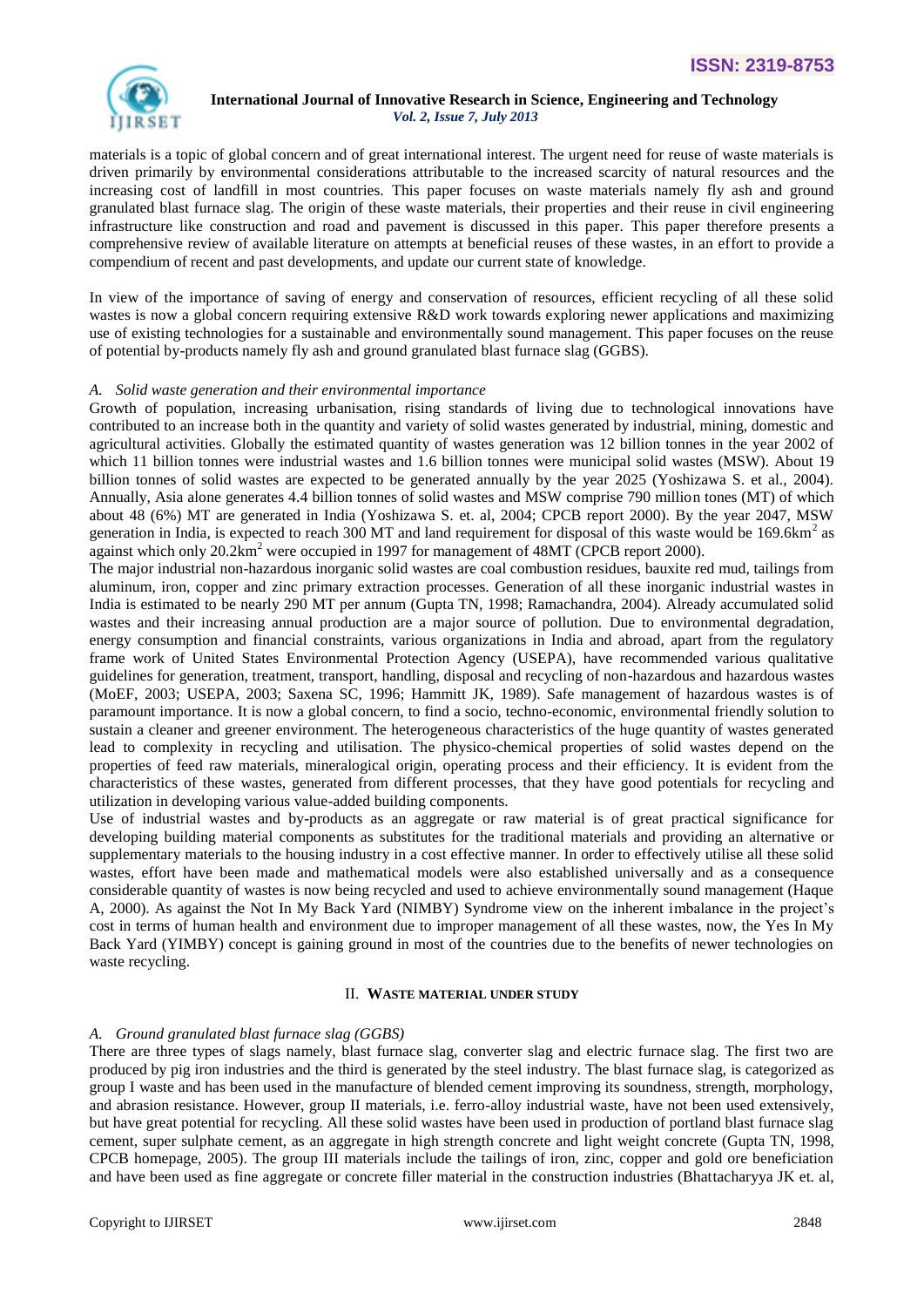

2004). It is estimated that annually about 11 MT of blast furnace slag is being released from steel plants (Sengupta J, 2002; BMTPC homepage, 2000).

Ground Granulated Blast Furnace Slag (GGBS) is a by-product of the manufacturing of iron in a blast furnace where iron ore, limestone and coke are heated up to 1500◦C.When these materials melt in the blast furnace, two products are produced – molten iron, and molten slag. The molten slag is lighter and floats on the top of the molten iron. The molten slag comprises mostly silicates and alumina from the original iron ore, combined with some oxides from the limestone. The process of granulating the slag involves cooling the molten slag through high-pressure water jets. This rapidly quenches the slag and forms granular particles generally no larger that 5mm in diameter. The rapid cooling prevents the formation of larger crystals, and the resulting granular material comprises some 95% non-crystalline calciumaluminosilicates. The granulated slag is further processed by drying and then ground to a very fine powder, which is GGBS (ground granulated blast furnace slag) cement. Grinding of the granulated slag is carried out in a rotating ball mill.

# *B. Fly ash (FA)*

Coal Combustion Residues (CCRs) is a collective term referring to the residues such as fly ash, bottom ash, boiler slag, and other solid particles produced from coal combustion finally disposed to ash pond. Because of economic viability, thermal power plants mostly dispose the ashes collected by bag filter or electrostatic precipitator, as well as unburned carbon and residues settled at the bottom of the boiler together as slurry to the pond in which these are stored for a longer period. Coal Fly ash (FA) is a by-product of the combustion of pulverized coal in thermal power plants. It is removed by the dust collection systems from the exhaust gases of fossil fuel power plants as very fine, predominantly spherical glassy particles from the combustion gases before they are discharged into atmosphere. The size of particles is largely dependent on the type of dust collection equipment. Diameter of fly ash particles ranges from less than  $1\mu$ m– 150 µm. It is generally finer than Portland cement. The chemical composition of fly ash is determined by the types and relative amounts of incombustible material in the coal used. The major chemical constituents in fly ash are silica, alumina and oxides of calcium and iron. Because of its fineness and pozzolanic and sometimes self-cementitious nature, fly ash is widely used in cement and concrete. Fly ash because of its mineralogical composition, fine particle size and amorphous character is generally pozzolanic and in some cases also self cementitious whereas bottom ash and boiler slag are much coarser and are not pozzolanic in nature.

In India, thermal power plants release approximately 112 MT of CCRs as solid waste per annum and being utilised in cement, concrete, bricks, in back fill/road embankments, adhesives, wallboard, agriculture/ soil amelioration, wasteland development, wood substitutes, paint and various environmental applications (Asokan et al, 2005). In India, about 211 billion tonnes of coal reserves exist as the largest resource of energy. Though nuclear power programme is envisaged for generation of 20,000 MegaWatt (MW) energy by the year 2020, India mainly depends on the fossil fuel from coal sources. However, to achieve a sustainable development, India need to generate around 260,000MW of power by the year 2020 and as a consequence nearly 270 MT of fly ash is expected to be released. In India, presently, 35% of the CCRs is being utilized and utilization of remaining almost 65% of CCRs is a major challenge. Keeping in view of alarming situation for safe management of CCRs to achieve Environmental Sound Management, it is crucial time for maximising the use of CCRs in newer area of applications, confidence building and increase in acceptability of CCRsbased existing products among the user agencies. In order to overcome the difficulties connected with the problem, a detailed long-term environmental and economic analysis including Life Cycle Assessment studies are to be carried out on the CCRs-based technologies with an objective to maximize the use of CCRs.

#### III. **PROPERTIES OF GGBS AND FA**

#### *A. Physical properties:*

GGBS cement is a near-white powder. It imparts a lighter, brighter color to concrete, in contrast to the stony grey of concrete made with Portland cement. Figure 1 shows the GGBS and OPC color difference. Typical physical properties of GGBS as reported by Tasong et al. (1999) are given in Table 1.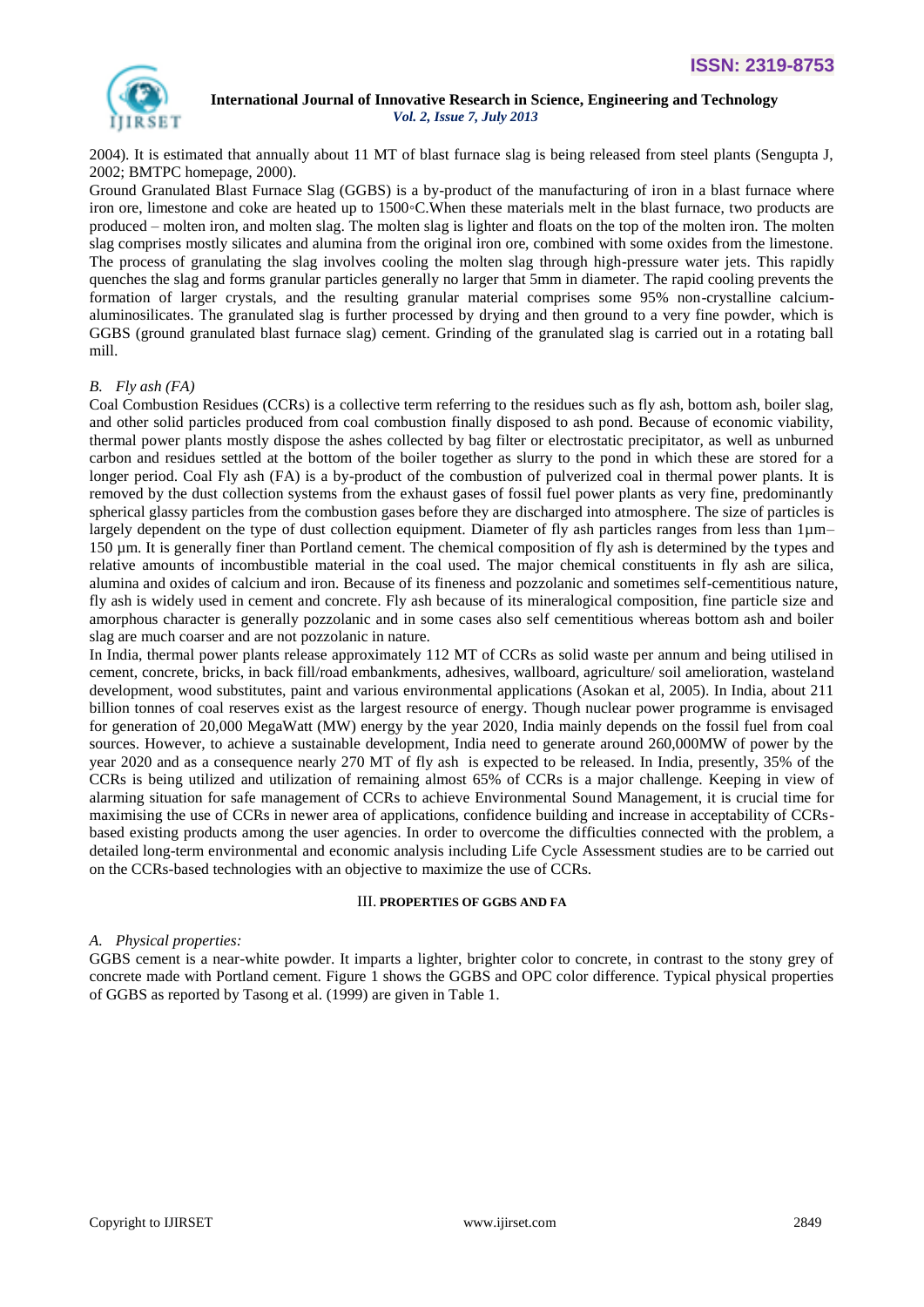



Fig. 1: GGBS and OPC

# Table I Comparative physical characteristics of GGBS and FA (Tasong et al., 1999)

| Property                    | <b>GGBS</b>      | Fly ash                       |
|-----------------------------|------------------|-------------------------------|
| Physical form               | Off white powder | Grey powder                   |
| Bulk density $(kg/m^3)$     | 1200             | 540-860                       |
| Specific gravity            | 2.9              | $1.3 - 4.8$                   |
| Specific surface $(m^2/kg)$ | $425 - 470$      | $1579 - 5550 \text{ (cm2/g)}$ |

# *B. Chemical properties*

GGBS comprises mainly of CaO,  $SiO_2$ ,  $Al_2O_3$  and MgO. It has the same main chemical constituents as ordinary Portland cement, but in different proportions. Typical Chemical composition of GGBS as reported by Tasong et al. (1999) is given in Table 2.

| Table II: Comparative chemical characteristics of industrial by-products |  |  |  |
|--------------------------------------------------------------------------|--|--|--|
|--------------------------------------------------------------------------|--|--|--|

| Composition                    | GGBS <sup>1</sup> | Fly $ash2$      |
|--------------------------------|-------------------|-----------------|
|                                |                   |                 |
| SiO <sub>2</sub>               | 35.34             | $30.92 - 62.76$ |
| $Al_2O_3$                      | 11.59             | 12.30-26.95     |
| Fe <sub>2</sub> O <sub>3</sub> | 0.35              | $2.84 - 24.43$  |
| CaO                            | 41.99             | $1.10 - 30.53$  |
| MgO                            | 8.04              | $0.69 - 6.69$   |
| MnO                            | 0.45              |                 |
| $S_2$                          | 1.18              |                 |
| SO <sub>3</sub>                | 0.23              | $0.31 - 3.85$   |
| $K_2O$                         |                   | $0.22 - 3.03$   |
| NaO                            |                   | $0.20 - 2.04$   |

<sup>1:</sup> (Tasong et al., 1999)

 $2:$  (Shahu et al., 2012)

The shape of GGBS processed by a vibro-mill was predominantly spherical with a smooth surface, while that by a ball mill and an airflow mill appeared to have similar edges. Generally, the fly ash particles consist of clear glassy spheres and a spongy aggregate. The SEM images of GGBS and fly ash is shown in the figure.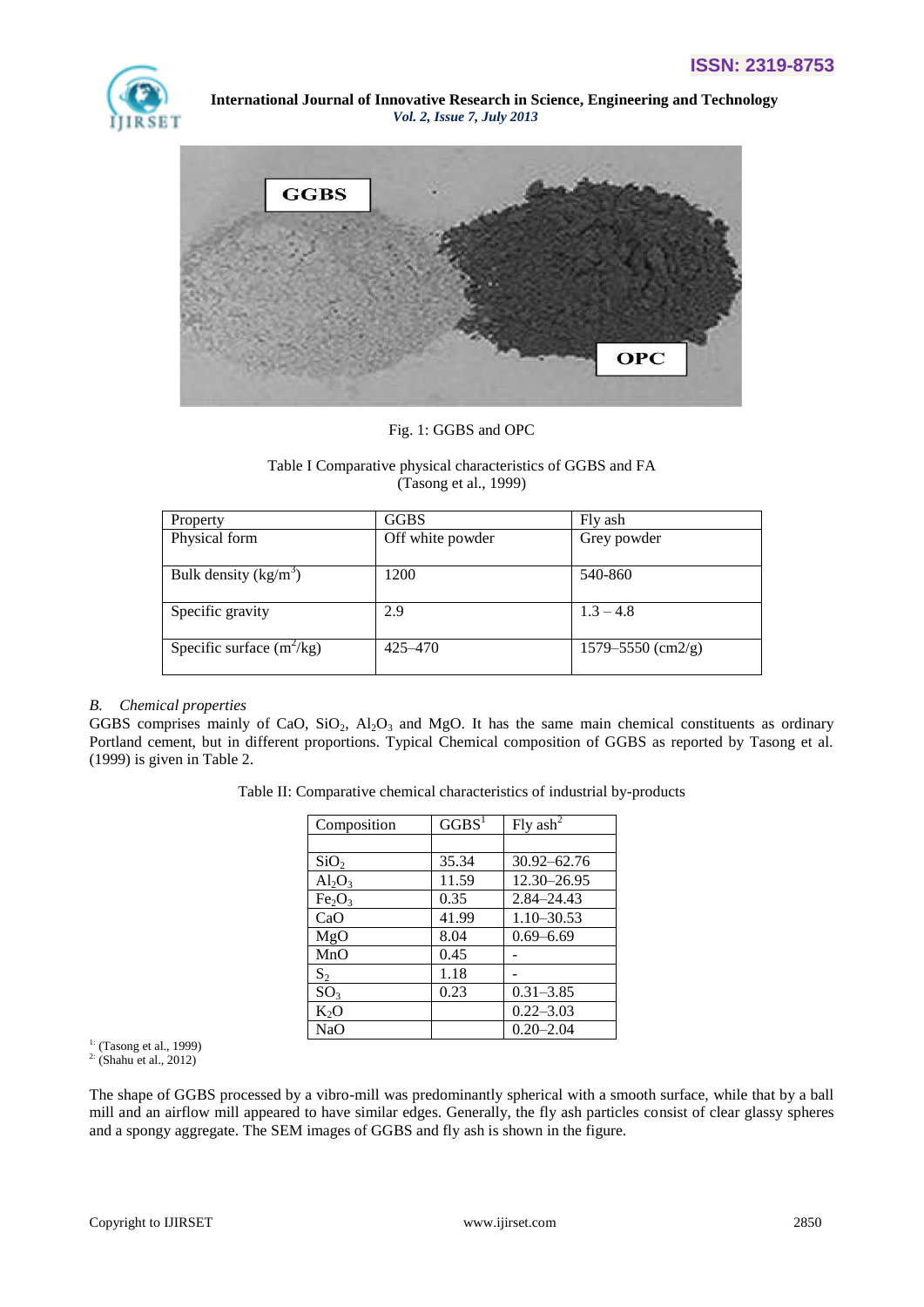



Figure 2: SEM of GGBS and FA Source: MikkoMakela (2012), Kaniraj and Gayathri (2004)

#### IV. **SOLID WASTE MINIMIZATION AND SAFE MANAGEMENT OPTIONS**

The optimal solution for solid waste management is to minimize the quantity of waste both at generation and disposal stage followed by preventive environmental management action. Recycling of solid wastes is another major productive area in which considerable quantity can be utilised for manufacturing new products. The enforcement of the Resource Conservation and Recovery Acts (RCRA) of US is one of several interacting mechanism for controlling damages from hazardous wastes (Hammitt JK, 1989). As per USEPA the hazardous wastes are defined as the wastes, which possess the characteristics of ignitability, reactivity, corrosivity, and toxicity (Saksena SC, 1996; Hammitt JK, 1989). As per the guidelines of Hazardous and Solid Wastes Amendment (HSWA), several wastes have been prohibited for land disposal. The work done both in India and abroad showed various environmental threats due to disposal of these wastes without minimising/detoxifying the contaminants. Very little work has been reported on the beneficial aspects of hazardous waste especially in ceramic products. Some of the wastes are indeed resources and raw materials and can be used in another industry. However, opportunities for this approach may be limited as a result of mismatches between waste stream composition and process specifications. These approaches can be justified because of savings in raw materials and energy inputs, as well as reductions in the costs of disposal.

#### V. **SAVING ENERGY, ECONOMY AND SOCIAL**

Pollution abatement, saving energy and social benefits are the primary indices to measure the advantages in Sustainable Solid Waste Management (SSWM) System. In SSWM cost benefits analysis become a widely accepted concept for economic appraisal for designing regulatory frame work/ policy options. Presently, in India, about 28% of the total energy resources are accounted for the development of various building materials. With regard to saving energy, it is reported that for production of alumina requires about 200–250MJ/kg of energy. Similarly the manufacturing of the stainless steel and copper requires 100 MJ/kg each; cement consumes 5–8MJ/kg, clay bricks and tiles require 2–7 MJ/kg of energy. Incorporating 25% of fly ash or 40% blast furnace slag in portland-pozzolana cement saves 30% energy and results in the product of equivalent quality to that of original portland cement. Further in making burnt clay bricks, addition of 25% fly ash with clay soil could save 15% energy (Gupta TN, 2004). Cement/resin bounded board and particleboard could be used as substitute for timber. Similarly 20% of energy could be saved by introducing rice husk or groundnut for manufacturing particle board. In case of using agro-industrial wastes in various building materials as substitute for asbestos fibre, timber and mica significant amount of energy can be saved (BMTPC homepage 2005; Gupta TN, 2004). However, often mining spoils are land-tipped near the mine and simply allowed to accumulate. Straw stubble is burnt in the fields, and animal manure is stored on the farm. These wastes are having good potentials for developing other products as well as for energy generation. Stringent regulatory guidelines increase the costs of waste disposal in many industrial countries. Accurate information on the amounts and types of wastes exported, their origin and destination is not widely available. Considering the characteristics of wastes and environmental danger, multidisciplinary research work is very essential in an integrated manner to assess and understand the potential applications of hazardous and non-hazardous wastes to realise their value for various applications in an environmental friendly manner. The Basel Convention provides a framework for the control and movement of hazardous wastes with a view to achieve an environmentally sound management.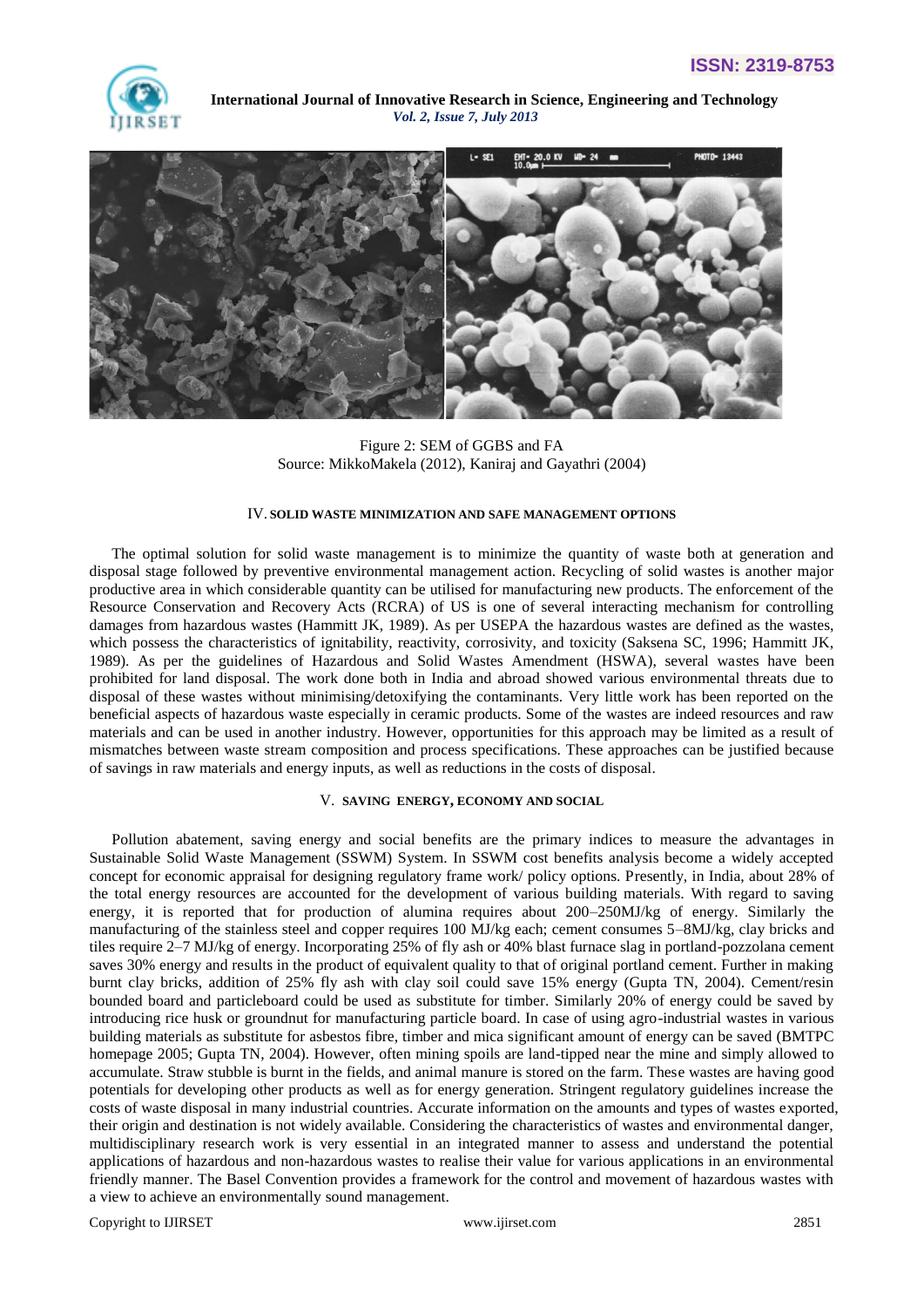

# VI. **USE OF GGBS AND FA IN BUILDING AND CONSTRUCTION MATERIAL**

These wastes have also been preliminarily studied and used as building and construction materials. However, despite the obvious advantages and increasing researches into the incorporation of industrial by-products in building and construction materials, they are yet to be fully accepted in the industry. Some of the efforts made so far at incorporating them as building and construction materials are highlighted below:

#### *A. GGBS in concrete*

Ground Granulated Blast-furnace Slag (GGBS) is a green mineral admixture that improves the rheology of fresh concrete, and its ultimate mechanical and durability properties (SusantoTeng, 2013). Presently, GGBFS has been widely used in cement based materials production around the world for a vitreous structure and exhibits cementitious properties (Lizarazo-Marriaga et al., 2011; Martinez-Aguilar et al., 2010). The concrete containing GGBFS usually has retarded setting times, lower early-ages strength, but shows higher later strength, and better durability compared with the Portland cement concrete (Binici et al., 2009; Pal et al, 2003). Additionally steel slag has cementitious properties and has the potential to be recycled and utilized in cement based materials, however, the early activity of steel slag is lower (Wang et.al., 2011). The potential cementitious properties of granulated blast furnace slag can be effectively activated by using alkaline activators (Pudon 1940; Gluhovsky et al., 1980; Shi 1996). Researches have confirmed that clinkerless alkali-activated blast furnace slag cements can exhibit higher strengths, denser structure, and better durability than Portland cement (Talling and Bradstetr 1989; Krivenko 1994; Shi and Stegemann 2000).

GGBS can be effectively used in concrete to reduce the pore sizes and cumulative (Basheer et al., 2002). It appears that higher GGBS replacement percentage has denser structure and prevents concrete from water penetration. The GGBS reacts with water in alkali environment and then with calcium hydroxide to form cement hydration product through pozzolanic reaction to form extra C–S–H gel in the paste and slow down the strength development at early age. Denser microstructure or lower porosity results from higher C–S–H content that represents higher GGBFS replacement percentage and higher durability of concrete. Cengiz Duran Atis (2007) studied the compressive strength of GGBS concrete under dry and wet curing conditions. It was found that the compressive strength of GGBS concrete cured at 65%RH was, at average, 15% lower than that of GGBS concrete cured at 100%RH. The increase in the watercementitious materials ratios makes the concrete more sensitive to dry curing condition. The influence of dry curing conditions on GGBS concrete was marked as the replacement ratio of GGBS increased. Qingtao Li et. al (2012) studied the effect of elevated temperature on properties of concrete containing GGBS with replacement ratios of 10%, 30% and 50% by weight of cement. The compressive strength of concrete at all percentage of cement replacement significantly decreased after exposed to elevated temperature. Above  $400^{\circ}$ C, the relative strength of concrete with 50% replacement of cement by GGBS was obviously reduced with decreases in percentage of GGBS. SusantoTenget. al (2013) used ultrafine GGBS (UFGGBS) that has increased surface area which increases the apparent rate of hydration, pozzolanic reactions and has a better filling effect. Concrete with 30% cementitious material replacement with UFGGBS was studied. They found that concrete with UFGGBS has a higher early strength, lower permeability and improved durability even at 3 days of curing.

# *B. Fly Ash*

# *1. Fly ash in concrete:*

Coal fly ash can be utilized as high volume utilization of fly ash, medium volume uses and low volume uses. The utilization in these areas is shown in table 3.

| Utilization (scale) | Application area                                                                                                                                                                                                                                                                                                                |
|---------------------|---------------------------------------------------------------------------------------------------------------------------------------------------------------------------------------------------------------------------------------------------------------------------------------------------------------------------------|
| High volume         | as structural fills in embankments, dams, dikes and levees                                                                                                                                                                                                                                                                      |
|                     | as sub-base and base courses in road way construction                                                                                                                                                                                                                                                                           |
| Medium volume       | as raw material in cement production, as an admixture in blended cements<br>andas replacement of cement or as a mineral admixture in concrete<br>in addition coal ash including fly ash may be used as partial replacement of<br>fineaggregate in concretefor production of lightweight aggregates for<br>concrete applications |
| Low volume uses     | High value metal recovery of Aluminum (Al), Gold (Au), Silver (Ag),<br>Vanadium (Va) and Strontium(Sr) fall in this category. Fly ash has<br>potential uses for producing light weight refractory material and exotic<br>high temperature resistant tiles. Cenospheres or floaters in fly ash are used                          |

## Table III: Utilization of fly ash in concrete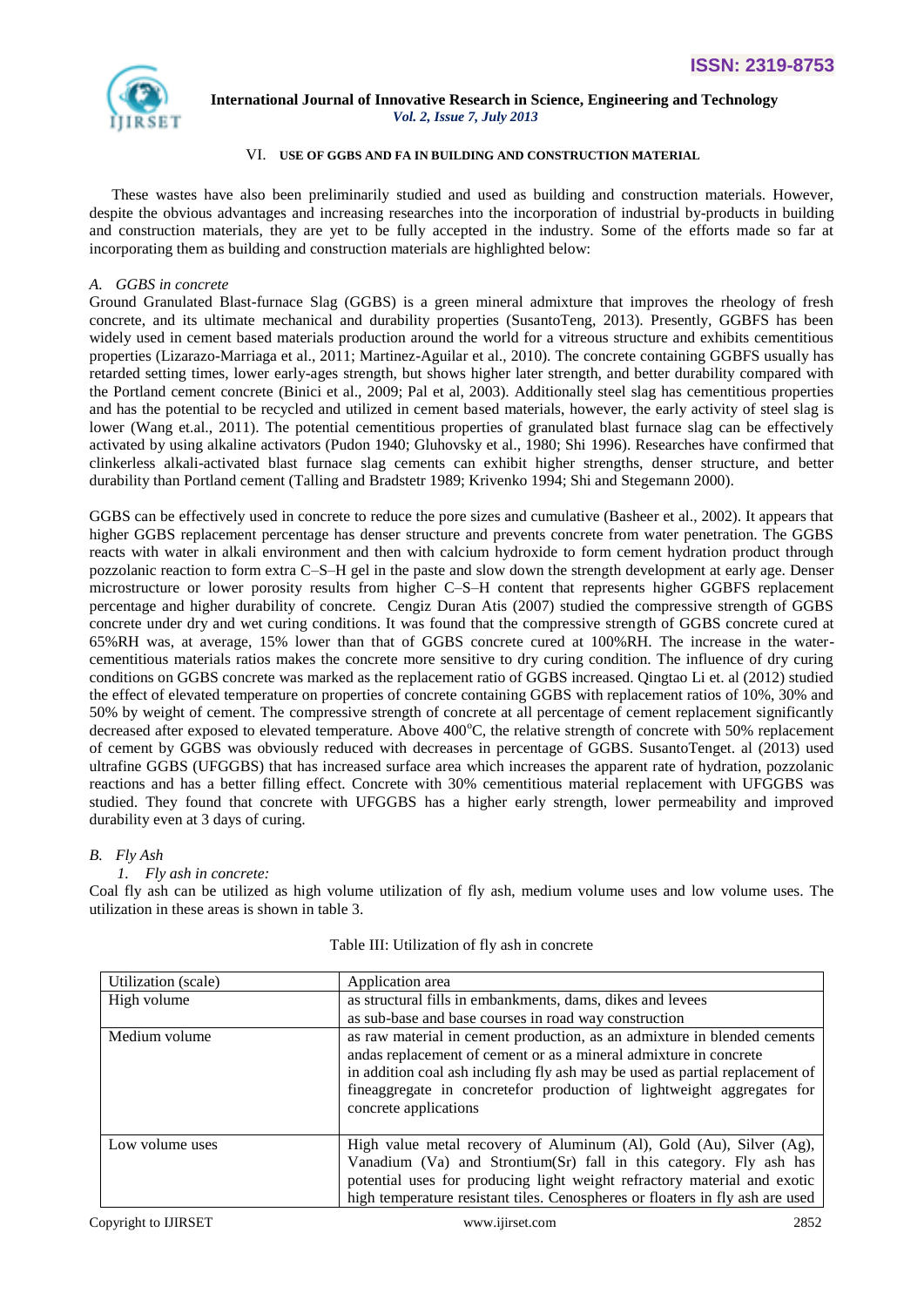

as special refractory material and also as additives in forging to produce high strength alloys.Low calcium Class F fly ash normally acts as a fine aggregate of spherical form in early stages of hydration whereas high calcium Class C fly ash may contribute to the early cementing reactions in addition to its presence as fine particulate in theconcrete mix. Hydration of cement is an exothermic reaction and the released heat causes a rise of temperature of fresh concrete.

# *2. Fly ash as Geotechnical:*

Studies concerning fly ash and lime utilization for soil stabilization have been conducted in the past years by many investigators like Mitchell and Katti (1981), Maher et al (1993), Consoli et al (2001). The physical and chemical mechanisms of both short and long term reactions involved in lime stabilization of the soils or soil fly ash mixtures have been extensively described in literature by Ingles and Metcalf (1972), Brown (1996). Edil*et al* (2006) indicated the effectiveness of fly ashes for stabilization of fine grained soils. The strength and performance of the lime-stabilized fly ash are related to the amount of lime that participates in pozzolanic reactions. The strength and durability of lime stabilized fly ash will be generally high at higher lime contents (Gray and Lin 1972; Ghosh and Subbarao 2001). Lime leachability from fly ashes was studied by Moghal and Moghal (2012) and they reported that it is due to their sustained leaching under the prevailing hydrological field conditions and their continuous exposure to fresh water. The addition of gypsum along with lime is found to increase the strength of fly ashes at any lime content and reduce the lime leachability, hydraulic conductivity and compressibility characteristics. The leaching of trace elements from fly ashes is also minimized to a great extent up on the addition of lime and gypsum to both the fly ashes. All the above mentioned factors favor their sustainable use in various geotechnical and geo-environmental applications.

The successful use of coal fly ash to improve the strength characteristics of soils for road construction projects was demonstrated by Trzebiatowski*et al*., 2004; Simpson and Zimmie, 2009, reinforced further research to utilize fly ash in stabilizing tropical lateritic soil in other applications such as hydraulic barriers. The assessment of fly ash as a strength improvement admixture to lateritic soil relevant to the design and construction of liners and covers in waste landfills was carried out by Amadi et al. (2012) through the use of unconfined compression test. Soil mixtures containing  $0 - 15\%$ fly ash were prepared and the 28 days unconfined compressive strength (UCS) for specimens treated with fly ash prepared at wet of optimum moisture recorded values that met or exceeded specification generally considered adequate in the construction of liners and covers in waste containment structures The results reported by Osinubi and Amadi (2003, 2006) and Amadi (2011) and Amadi et al. (2012) established the potential utilization of the superfluous industrial by-product in yet another geotechnical application and at the same time expanding the utilization of the widely distributed lateritic soil. Further tests in which additives with supplementary sources of calcium oxide such as lime, cement kiln dust (CKD), etc. could be incorporated are suggested.

Improved geotechnical characteristics of compacted soil-fly ash-copper slag mix and compacted soil-fly ashlime/cement mix have been described through unconfined compressive strength (UCS), triaxial shear strength and durability tests in the literature (Consoli et al. 2001; Ghosh and Subbarao 2007; Havanagi et al. 2007; Consoli et al. 2011). Consoli et al. (2001 and 2011) investigated the influence of fly ash and lime on the shear strength characteristics of a sandy soil-fly ash-lime mixture and developed relationships between unconfined compressive strength and various controlling factors. Patel et al. (2007) studied geotechnical properties of copper slag mixed with different percentages of fly ash (20, 25, 30, 35 and 40%) and reported the maximum CBR value of 32 for a mix of 80% slag and 20% fly ash. Havanagi et al. (2007) reported the maximum angle of friction of 41° and UCS of 5698 kPa for 28 days curing period for 75% copper slag and 25% fly ash mix stabilized with 3 to 9% cement. They recommended that the mix with minimum 3% cement can be used in the base course of road pavements.

Shahuet. al (2012) investigated the shear strength characteristic of copper slag-fly ash-dolime mix by conducting unconfined compression tests, durability tests and unconsolidated undrained triaxial tests on compacted specimens for different curing periods. They reported the increases in (UCS) with the fly ash content up to 20% and decreases thereafter except for 0% dolime for which the maximum value of UCS occurs at 30% fly ash content while the UCS values increase rapidly with the increase in dolime content up to 15%. The rate of gain of strength with the further addition of dolime becomes negligible thereafter. UCS values increase rapidly with the increase in curing period upto first 14 days for all mixes. Based on UCS test results, 20% fly ash + 80% copper slag mix stabilized with 15% dolime i.e., 20F+80C+15D mix is recommended as the optimum mix for use in base course of flexible pavement.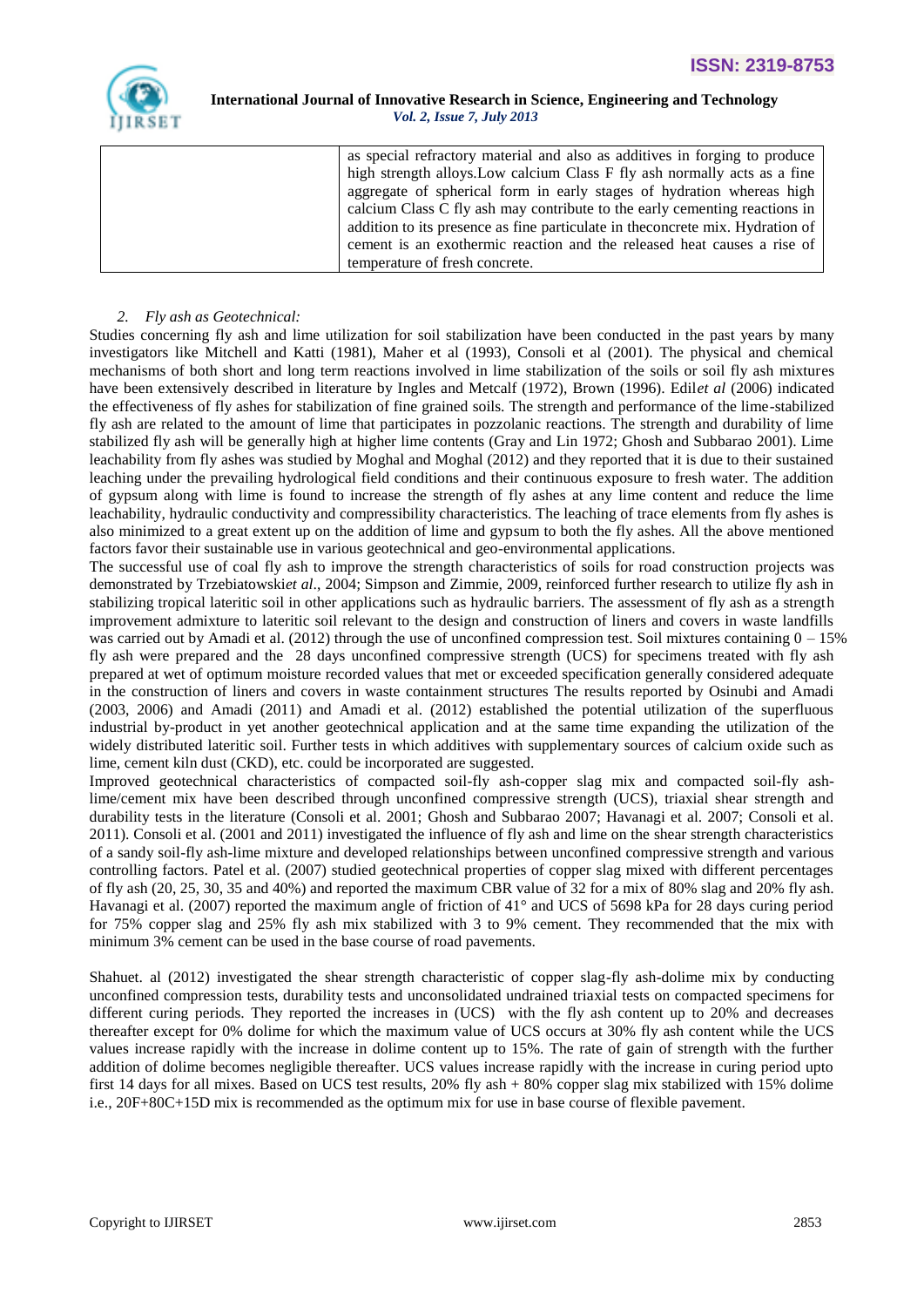

## VII. **CONCLUSIONS**

During different industrial mining, agricultural and domestic activities, India produces annually about 960 MT of solid wastes as by-products, which pose major environmental and ecological problems besides occupying a large area of land for their storage/disposal. Looking to such huge quantity of wastes as minerals or resources, there is a tremendous scope for setting up secondary industries for recycling and using such solid wastes in construction materials. Though many lab processes, products and technologies have been developed based on agro-industrial wastes, non-acceptability of the alternative and newly developed products among users due to lack of awareness and confidence is to be removed. However, environment friendly, energy-efficient and cost effective alternative materials developed from solid wastes will show good market potential to cater to people's needs in rural and urban areas. To effectively utilise these wastes as a raw material, filler, binder and additive in developing alternative building materials, detailed physical-chemical, engineering, thermal, mineralogical and morphological properties of these wastes are to be evaluated and accurate data made available. In order to maximize the use of alternative building materials developed from different types of solid wastes and to increase the production capacity of lab scale processes, technology-enabling centres are needed to be set-up to facilitate entrepreneurs for effective commercialisation. Durability and performance of the newer products and dissemination of technologies emphasising costs-benefits analyses and life cycle assessment report will significantly contribute to successful commercialisation of innovative processes. Inclusion of industrial waste-based newer building materials, emphasizing their environmental significance in the curriculum at higher education level and practical applications of wastes in construction sector will give fillip to such technology promotion. The scientific advancement in recycling and using industrial and agricultural processes for utilizing wastes will lead to a better use of world"s resources. The new and alternative building construction materials developed using agroindustrial wastes have ample scope for introducing new building components that will reduce to an extent the costs of building materials. The endeavour, therefore, needs to be to encourage entrepreneurs and construction agencies to develop new products and processes using all these wastes as raw materials for setting up secondary industries and contributing to reduction of green house gases and global warming.

#### **REFERENCES**

[1] Amadi, A. A. **"**Hydraulic Conductivity Tests for Evaluating the Compatibility of Lateritic Soil - Fly Ash Mixtures with Municipal Waste Leachate" Journal of Geotechnical and Geological Engineering, 29(3), 259 – 265, Springer, Netherlands. DOI: 10.1007/s10706-010-9358-9, 2011.

[2] Amadi, A.A., Eberemu A.O. and Osinubi K.J. "Strength consideration in the use of lateritic soil stabilized with fly ash as liners and covers in waste landfills". In proceedings Geocongress, 2012.

[3] Arif Ali Baig Moghal1 and Afzal Ali BaigMoghal, "Sustainable Use of Low Lime Fly Ashes in Geotechnical and Geoenvironmental Applications". In proceedings GeoCongress, 2012.

[4] Asokan P. Application of coal combustion residues for hazardous waste management. Third annual PhD, progress report. Indian Institute of Technology, Bombay, India.

[5] Bhhatyacharyya J.K., Shekdar A.V., Gaikwad S.A. "Recyclability of some major industrial solid wastes". Journal of Indian Association for Environmental Management,31:pp. 71-5, 2004.

[6] Binici, H., Aksogan, O., Gorur, E.B., Kaplan, H., Bodur, M.N., "Hydro-abrasive erosion of concrete incorporating ground blast-furnace slag and ground basaltic pumice". Construction Building Material, 23, 804-811, 2004.

[7] Brown, R.W.Practical foundation engineering handbook. Mc-Graw Hill, New York, 1996.

CengizDuran Atis, CahitBilim, "Wet and dry cured compressive strength of concrete containing ground granulated blast-furnace slag", Journal of Building and Environment, 42, 3060-3065, 2004.

[8] Central Pollution Control Board (CPCB). Report on management of municipal solid wastes, Delhi, India, 2000.

Consoli, N.C., Prietto, P.D.M., Carraro, J.A.H. and Heinech,"Behavior of compacted soil-fly ash- carbide lime mixtures". Journal of Geotechnical and Geoenviromental Engineering ASCE 127(9), pp. 774-782, 2001.

[9] Consoli, N. C., Rosa, A. D., and Saldanha, R. B. "Variables governing strength of compacted soil-fly ash-lime mixtures." Journal of Materials in Civil Engineering, 23(4), 432-440, 2011.

[10] Edil, T.B., H.A. Acosta, and C.H. Benson, "Stabilizing soft fine grained soils with fly ash", Journal of Materials in Civil Engineering, ASCE 18(2), 283-294, 2006.

[11] Ghosh, A., and Subbarao, C., "Microstructural Development in Fly Ash Modified with Lime and Gypsum." J. Mater. Civ. Eng., 13(1), pp. 65– 70, 2001.

[12] Gluhovsky, V. D., et al., ""High strength slag–alkaline cement."" Proc., 7th Int. Congress on the Chemistry of Cements, Vol. III, Paris, pp. 164– 168, 1980.

[13] Ghosh, A., and Subbarao, C., "Strength characteristics of class F fly ashmodified with lime and gypsum." Journal Geotechnical and Geoenvironmental Engineering, 133(7), pp. 757–766, 2007.

[14] Gray, D.H., and Lin, Y.K. (1972). "Engineering Properties of Compacted Fly Ash." Journal of Soil Mechanics Foundation Division, 98, pp. 361–380, 1972.

[15] Gupta T.N., Building materials in India: 50 years, a commemorative volume. Building Materials Technology Promotion Council. New Delhi. India.

[16] Gupta TN building materials- emerging concepts and technology. In: Saxena M., Prasad B.K., Dasgupta R., Asokan P., Murali S., editors: Proceedings of the recent trends in building materials. Bhopal India: MRSI, and RRL; 2004.p. 3-10.

[17] Hammitt J.K. Illegal hazardous waste disposal and enforcement in the United States: a preliminary assessment. Journal of Hazardous Materials; 22:pp. 101-19, 1989.

[18] Havanagi, V. G., Mathur, S., Prasad, P. S., and Kamaraj, C., "Feasibility of copper slag-fly ash-soil mix as a road construction material." Journal of Transportation Research Board, Washington, D.C., No. 1989, Vol. 2, pp. 13-20, 2007.

[19] Ingles, O.G., and J.B. Metcalf , "Soil stabilization principles and practice", Butterworth, Sydney, Australia, 1972.